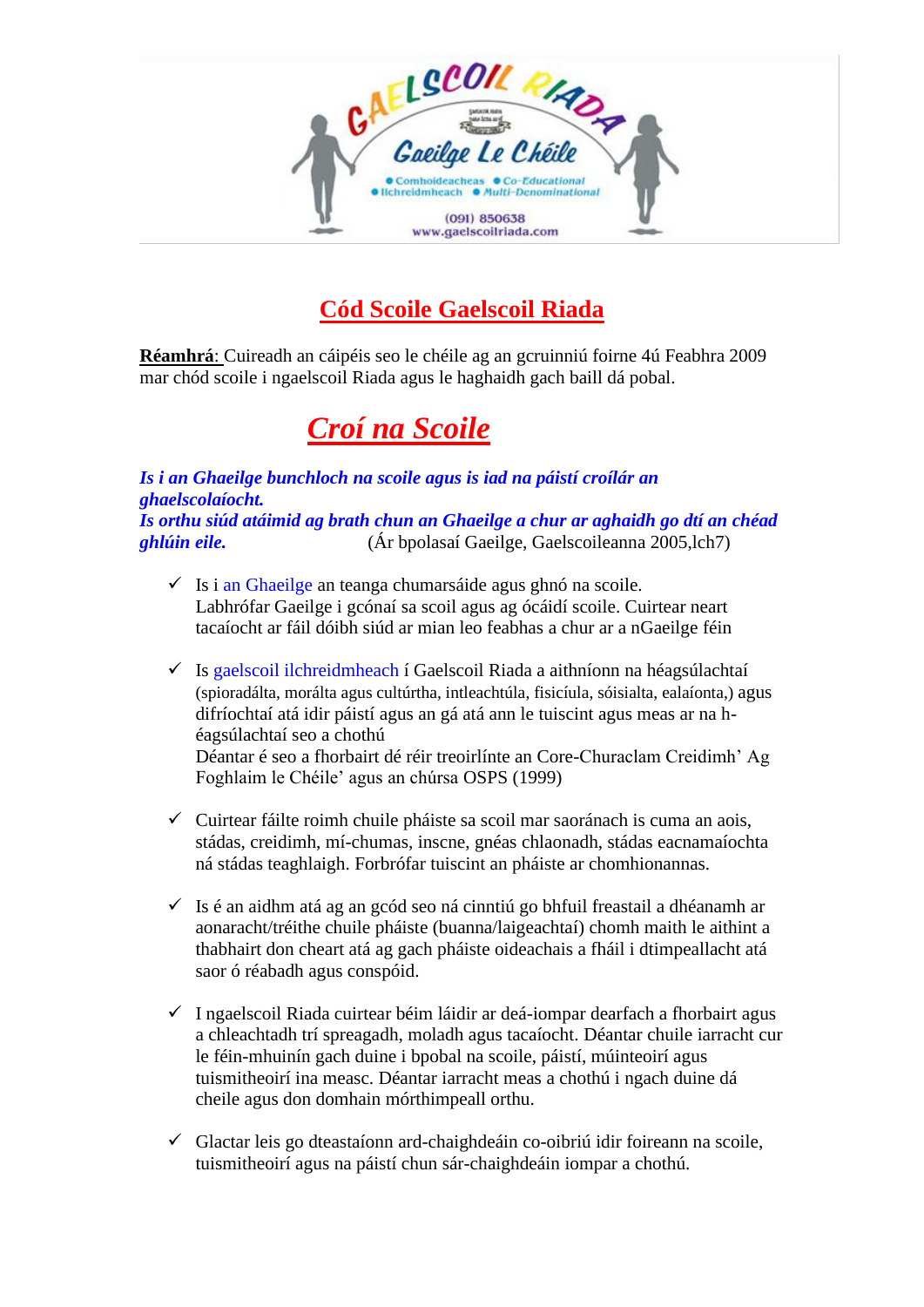

- ✓ Déantar chuile iarracht ionad oibre sona, sábháilte, spreagúil agus sláintiúil a chur ar fáil do phobal na scoile.
- $\checkmark$  Tá ról gníomhach ag tuismitheoirí i saol na scoile
- $\checkmark$  Déanfar gach iarracht a chinntiú go gcuirfear cód na scoile i gcríoch i mbealach leanúnach agus cóir i gcónaí.

# *1.Gaeilge*

Is cuid lárnach de churaclam na gaelscoile é labhairt na Gaeilge, mar sin beidh béim láidir ar labhairt na Gaeilge sa scoil. Labhrófar Gaeilge i gcónaí sa scoil, ar thuras taobh amuigh den scoil agus ag ócáidí scoile. Beidh sé mar fhreagracht ar gach aon duine stádas na Gaeilge a chur chun cinn.

- Ní mór do gach aon bhaill de fhoireann na scoile agus de phobail na scoile an méid Gaeilge atá acu féin a labhairt
- Déanfar bronnadh na dteastais ag an dtionóil gach Aoine. Tugfar teastas do na páiste atá an-iarracht déanta acu Gaeilge a labhairt. Cuirfear an t-eolas seo ar an suíomh idirlíon agus ar 'bord fógra' sa halla.
- Beidh córas faoi leith ag gach múinteoir ina s(h)eomra ranga féin chun an Ghaeilge a chur chun cinn, beidh greamaitheoirí /stampaí agus duaiseanna eile atá feiliúnach dá aois.

# **2. Ar scoil:**

Rachaidh na páistí i dtaithí le nósanna agus imeachtaí córas creidimh eile. Forbrófar tuiscint an pháiste ar chomhionannas.

Beidh meas agus ómós ag na páistí dóibh féin, páistí eile na scoile, múinteoirí na scoile agus aon chuairteoir a thagann chuig na scoile.

Beidh meas ag chuile pháiste ar an seomra ranga, trealamh scoile, fearas scoile, agus rudaí pearsanta páistí eile.

Iarrtar ar pháistí gan bréagáin a thabhairt ar scoil; tá neart bréagáin sna seomraí ranga. Bíonn córas iompar faoi leith ag chuile mhúinteoir ina sheomra ranga féin a sheasann le cód iompar na scoile. Ceann de na phríomh aidhmeanna atá ag foireann na scoile ná go mbeidh chuile pháiste sásta agus muiníneach agus iad ag teacht ar scoil chuige seo cruthaíonn chuile mhúinteoir atmaisféar sona sábháilte agus dearfach do chuile pháiste.

### **3. Lá Scoile:**

Tosaíonn an scoil **ag 8:50.**Téann na Naíonáin abhaile ag **1:30** agus chuile rang eile ag **2:30**.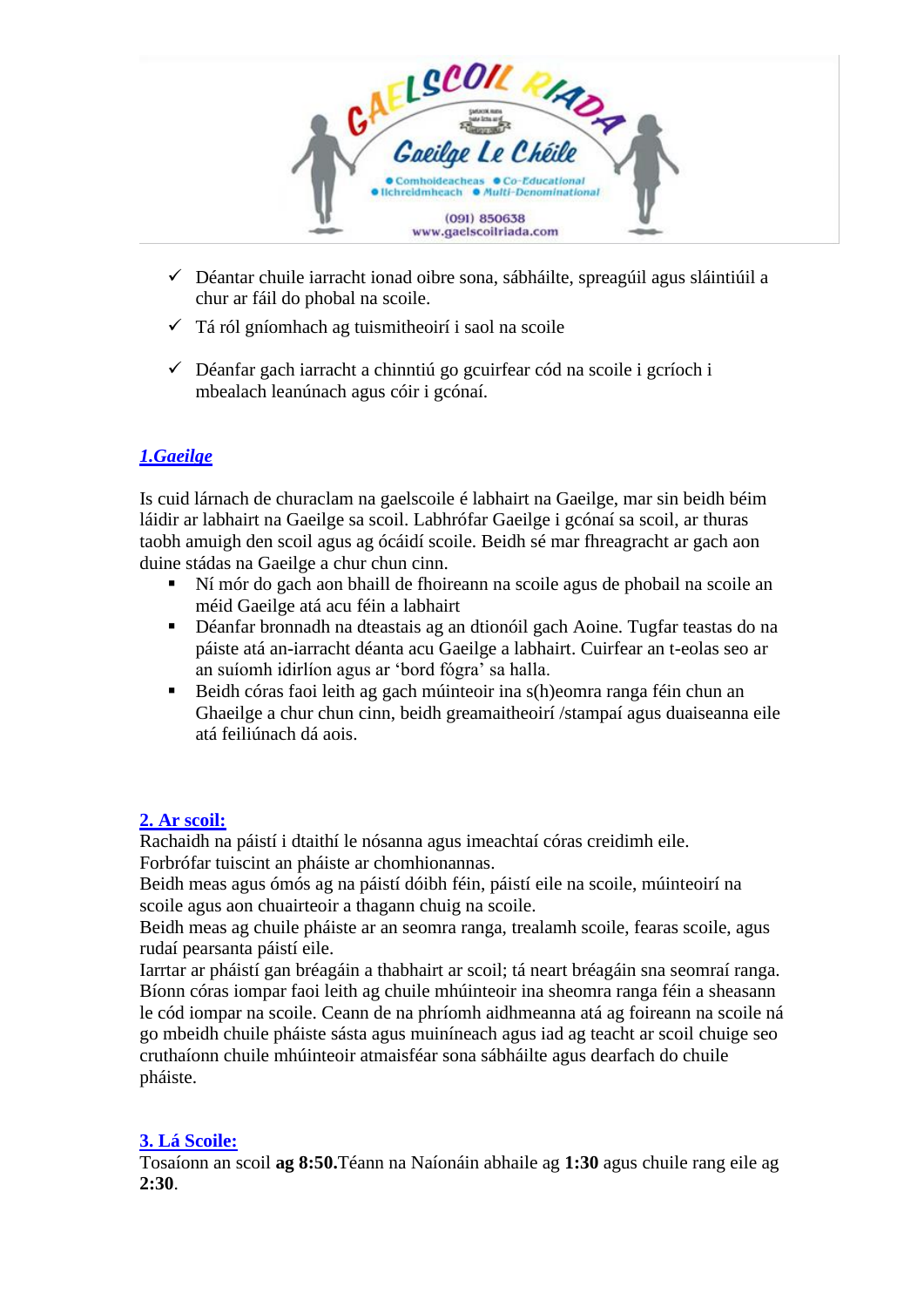

Ní ghlacann Bord Bainistíochta Gaelscoil Riada nó múinteoirí na scoile freagracht do aon pháiste roimh 8:50 mar níl siad clúdaithe ó thaobh árachais de. Chun sábháilteacht na bpáistí a chinntiú iarrtar ar thuismitheoirí a bpáiste a bhailiú in am chuile lá.

# **4: Sábháilteacht ar scoil:**

# *I ngaelscoil Riada bíonn muid ag súil*

Go leanfaidh chuile pháiste rialacha aontaithe sa seomra ranga Go mbeidh gach dalta in ann spraoi go cúramach le chéile ar an gclós Go mbeidh gach dálta sásta comhoibriú le cheile ar mhaithe na scoile Go ndéanfaidh gach dalta a seacht ndícheall ina gcuid obair, chun an méid Gaeilge atá acu a labhairt i gcónaí agus ina iompar.

I ngaelscoil Riada táimid ag súil nach ndéanfaidh aon pháiste aon rud a chuirfeadh a shábháilteacht féin i mbaol nó sábháilteacht aon páiste eile, bíodh sé sa seomra ranga, sa chlós, sa pháirc, ag teacht nó ag imeacht ón scoil nó ar imeachtaí scoile. Is iad seo a leans samplaí d'iompar a chuireann sábháilteacht na bpáistí i mbaol, samplaí d'iompar iad nach féidir glacadh leo:

- Bheith maslach nó déanamh magadh éagórach
- Damáiste a dhéanamh do fhearais na scoile, troscán, leabhair nó maoin
- Ag troid agus ag bagairt
- Aon iompar a thaispeánann drochmheas don chorp

Bíonn cleachtadh *Druil Tine* againn ar a laghad uair amháin chuile téarma. Tá an suíomh thionóla taobh amuigh de phríomh ghéata na scoile sa charrchlóis. Bíonn na dorais éalaithe saor ó bac i gcónaí.

Bíonn tuiscint soiléir ag foireann na scoile ar an gcóras éalaithe seo mar atá scríofa síos sa bpolasaí Sláinte agus Sábháilte

#### *Ar maidin/ am sosa/ dul abhaile:*

Iarrtar ar pháistí line a dhéanamh ar maidin, tar éis na sosa agus nuair atá siad ag dul ar ais go dtí an seomra lena múinteoir. Buaileann an múinteoir atá ar dhualgais an chloigín agus eagraíonn na páistí iad féin i línte.

Iarrtar ar na daltaí ar fad fanacht sa chlós (taobh istigh don gheata)i gcónaí agus gan dul taobh thiar den scoil

Iarrtar ar mhúinteoirí agus tuismitheoirí treoir a leanúint maidir le bainistiú tráchta timpeall na scoile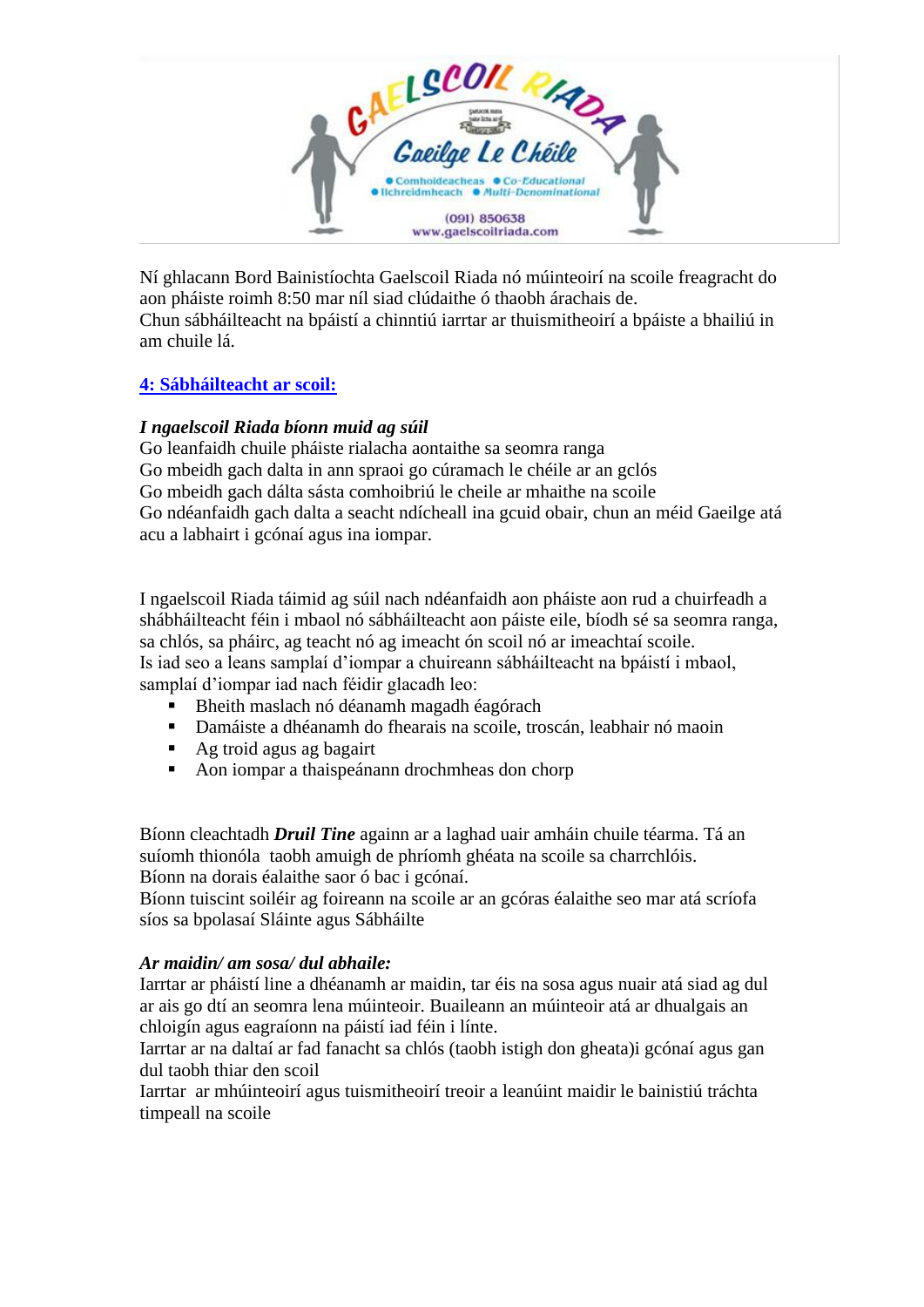

### *6.Deá-iompar*

#### **Cuspóirí**

1.Féin-smacht,féin-mhuinín agus freagracht a spreagadh i ngach aon pháiste, le tuiscint, deá-bhéasaí agus meas a chothú iontu dóibh féin agus do gach aon bhaill den phobail.

2.Timpeallacht dearfach foghlama a chothú inar féidir aidhmeanna na scoile a bhaint amach.

3.Go mbeidh tuiscint ag gach duine de phobal na scoile ar an ról atá acu cur le saol na scoile agus an éifeachta atá acu ar timpeallacht na scoile agus ar daoine eile.

4.Tiocfaidh gach páiste chun tuiscint agus meas a bheith acu agus ceiliúradh a dhéanamh ar a cuid/chuid custaim, traidisiún, creidimh agus féilte féin agus iad siúd de chultúir éagsúla

# **An Cód:**

#### **Córas le haghaidh deá-iompar a chur chun cinn/Ais-chothú dearfach:**

Le deá-iompar agus iarrachtaí deá-iompar a spreagadh, tá an córas *moladh agus mealladh* i bhfeidhm sa scoil. Bronntar duaiseanna agus tugtar moladh do na páistí is iad ag leanúint an córas. Sé an t-aidhm a bhaineann le seo ná deá bhéasaí agus sprid mhaith a chur chun cinn i measc na páistí. Samplaí de seo a leanas:

1.Moladh béil nó scríofa ón bpríomhoide nó múinteoirí ranga

2.Duaiseanna beaga ar nós greamáin, stampaí, teastas a thabhairt do na páistí/tuismitheoirí.

3.Pribhléidí breise ag na páistí a leanann an córas m.sh pas ríomhaire, bréagáin, ealaíne, bosca ceoil/éadaí.

Is faoi dhiscréid an mhúinteora na duaiseanna a shocrú i gcómhair do rang féin.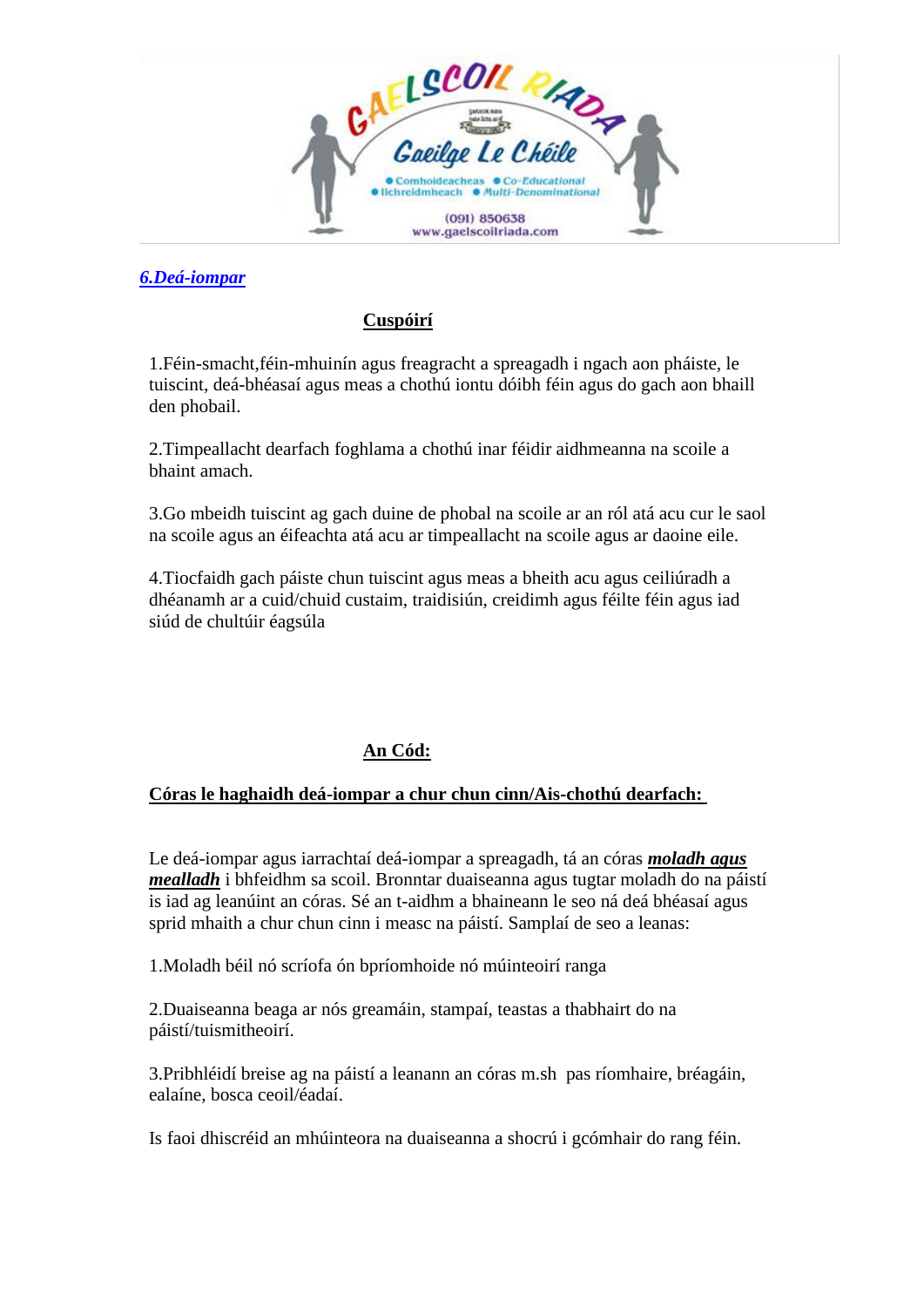

#### **Má bhíonn iompar aon pháiste taobh amuigh den Chód Scoile leanfar na céimeanna seo a leanas leo:**

- Labhraítear leis an bpáiste-iarrtar orthu stopadh
- Scartar an páiste ón ngrúpa ar mhaithe le sábháilteacht na ngasúr eile
- Scríobhtar nóta abhaile / labhraítear le tuismitheoir an pháiste
- Baintear an páiste ón gclós ar feadh tréimhse
- Téitear i gcomhairle le na hoidí eile
- Aontaítear ar phlean feabhais le tuismitheoirí agus gasúr m.sh cárta deáiompar
- Téitear i gcomhairle leis an mBord Bainistíochta
- **Ba cheart go n-úsáidtear cur chuige dearfach i gcónaí.**

#### *5.Bulaíocht*

Ní ghlacann Gaelscoil Riada le aon saghas bulaíocht. Ciallaíonn bulaíocht ionsaithe leanúnacha más ó bhéal, síceolaíoch nó fhisiciúil, a dhéanann duine nó grúpa ar dhaoine eile go mion minic.

Baineann fonn díobhálach, gníomh, cumhacht, athrá, mí-úsáid cumhachta agus sásamh an t-ionsaitheoir le bulaíocht

Glacann Gaelscoil Riada leis an gceart atá ag gach ball de phobal na scoile taitneamh a bhaint as an scoil i dtimpeallacht shábhála, mar sin pléfidh Gaelscoil Riada le bulaíocht mar ábhair dáiríre. Príomh aidhm na scoile ná go bhfeictear bulaíocht mar gníomh diúltach.

Is gá do na tuismitheoirí/páistí an scoil a chur ar an eolas faoi ócáidí bulaíochta chomh luath agus is feidir, ansin déanfar fiosrú faoin tuairisc. Leanfar na treoirlínte atá scríofa i bpolasaí fríth bhulaíochta na scoile. Déantar é seo go tapa, go cothrom agus go deimhneach.

# *7. Obair bhaile*

Tá sé de pholasaí ag an scoil obair bhaile a thabhairt do na páistí chuile oíche den tseachtain seachas Dé hAoine. Is gá do na tuismitheoirí a shíniú/síniú a chur leis an obair bhaile chuile oíche, tá dialann obair bhaile ag na daltaí ó Rang 1 ar aghaidh --Faigheann na Naíonáin Leathanach leis an obair bhaile air chuile sheachtain, is gá do na tuismitheoirí a shíniú/síniú a chur leis. *(níl aon dialann obair bhaile acu)*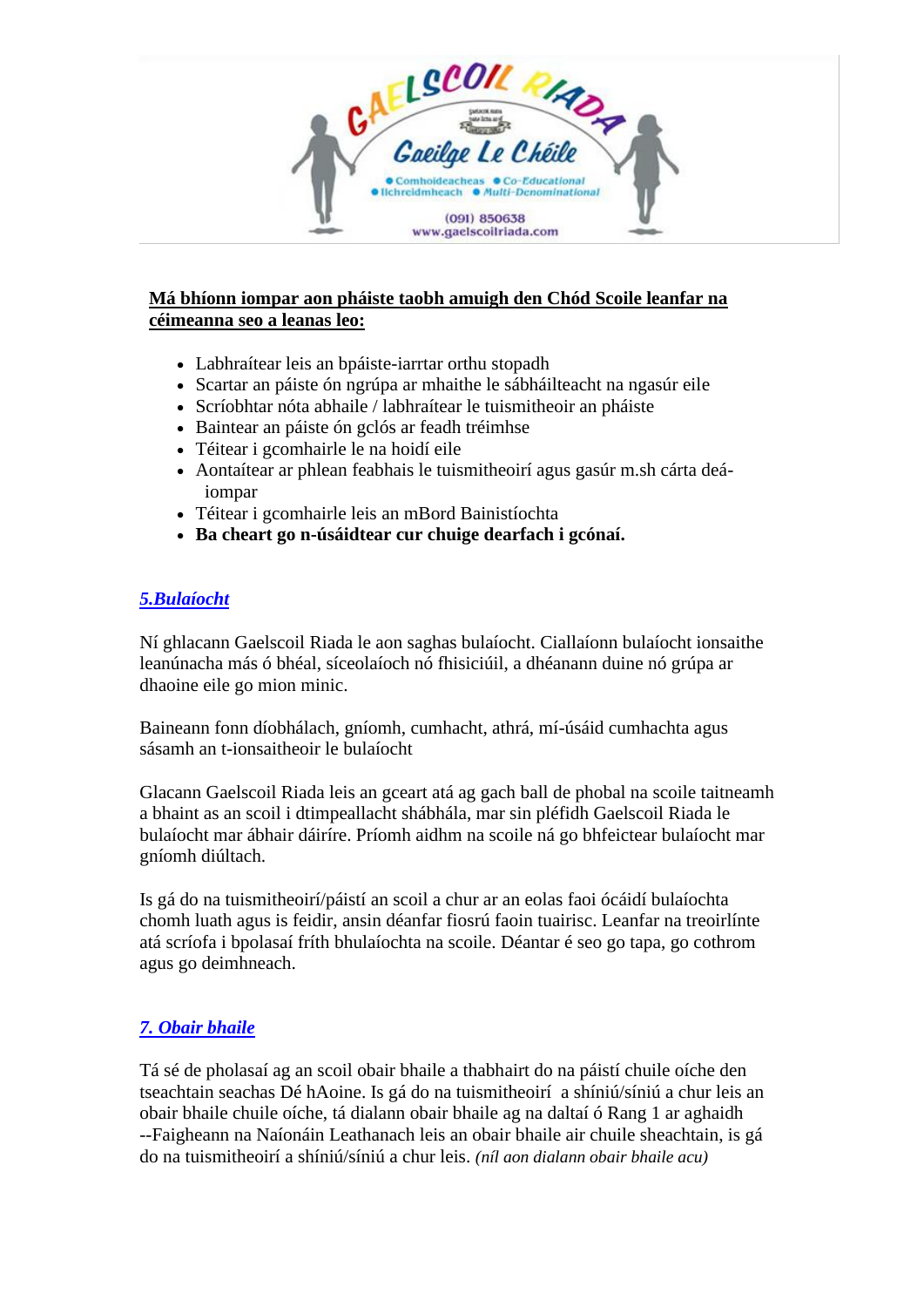

*Tá tuilleadh eolas faoi cúrsaí obair bhaile sa lámhleabhar scoile a fhaigheann tuismitheoirí ag tús na bliana*

### *8.***An Bosca Lóin**

Tá sé riachtanach go mbeidh lón **sláintiúil** ag chuile phaiste agus iad ag teacht ar scoil

Iarrtar ar thuismitheoirí/caomhnóirí torthaí, glasraí, ceapairí agus deoch sú/ uisce a thabhairt do na páistí le haghaidh a lóin. Tá scéim bainne ar súil sa scoil.

Tá múid ag iarraidh cosc a chur ar aon bhia saillte ar scoil, céard is ciall le sin ná seacláid, críospaí, deochanna le bolgáin aer, srl.

Tá cosc ar ábhair cnónna ar scoil de bharr ailléirgí

#### *9.An Córas Bruscar.*

Tá córas athchúrsála i bhfeidhm sa scoil. Faigheann na páistí tuiscint ar an 'gciorcal imshaoil', 'scoileanna glasa' agus conas bruscar a láimhseáil.

- Tá cosc iomlán ar bhruscar nach féidir athchúrsáil. Beidh an bruscar seo curtha abhaile le na páistí sa bhosca loin chomh maith le aon bia breise nach bhfuil ithe acu.
- Ba choir go gcabhróidh gach aon bhaill den phobail leis an gcórás seo le caomhnú agus cóiméad na timpeallachta.

Chomh maith leis seo beidh sé de dhualgas ar na páistí atá sna hArd ranganna an seomra a réiteach agus a ghlanadh roimh dul abhaile. Beidh orthu a chinntiú go bhfuil an t-urlár glan, bruscar a chuir sna boscaí bruscar, a bord/bhord féin a shocrú, fuinneoga agus dorais a dhúnadh roimh dul abhaile dóibh.

#### **10. Culaith Scoile**

Tá sé riachtanach go mbeidh chuile pháiste gléasta ina gcuid éadaí scoile ceart chuile láTagann na páistí ar scoil ina gculaith reatha scoile Dé hAoine amháin.

Tá sé tábhachtach go ndéanann tuismitheoirí/caomhnóirí cinnte go bhfuil éadaí a bpaiste glan agus néata agus iad ag teacht ar scoil chuile lá.